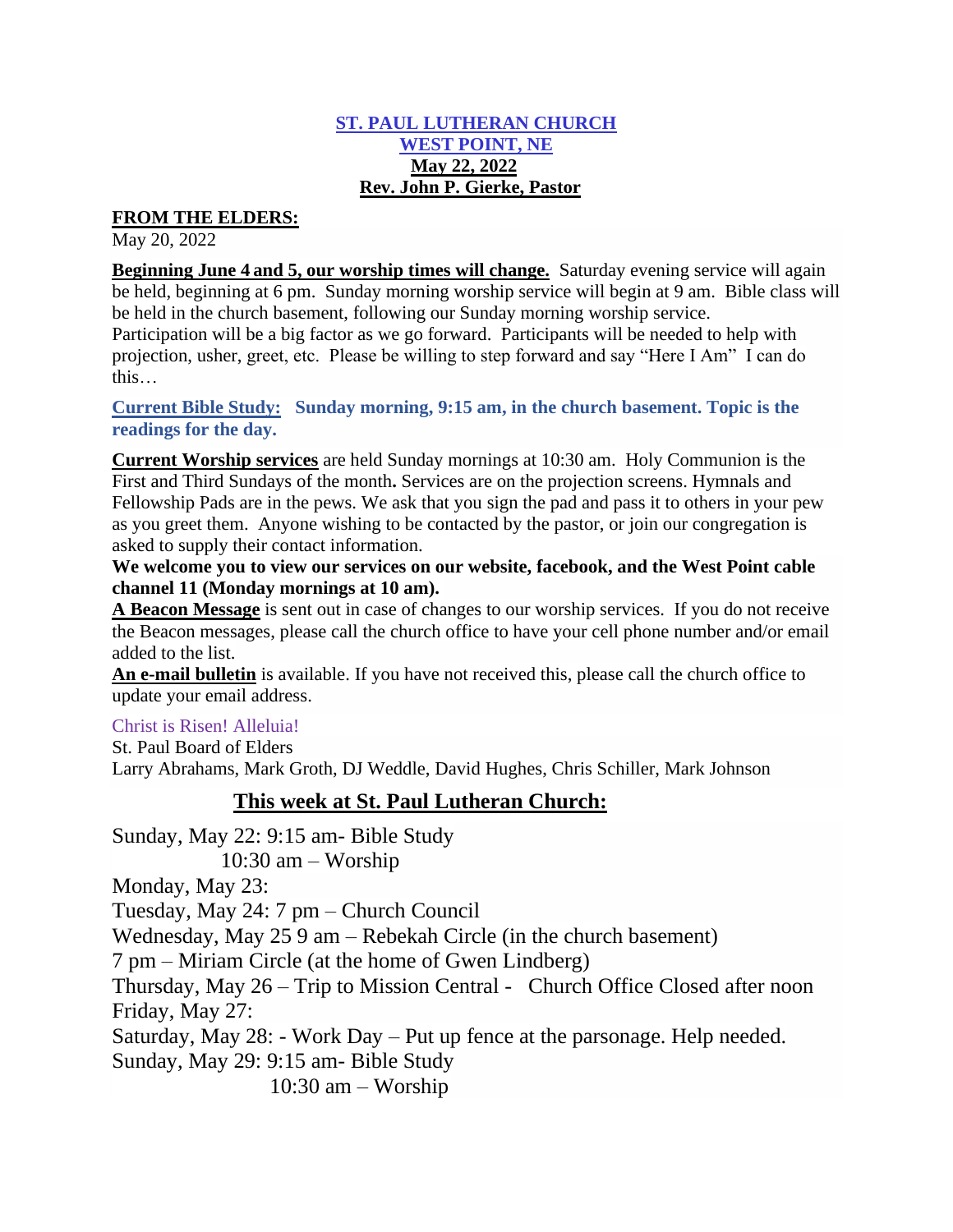**This week's Service at St. Paul Lutheran Church: Sunday, 10:30 am. Beginning June 4/5 Services on Saturday, 6 pm Services on Sunday, 9 am Holy Communion is the First and Third Sundays of the month.** 

> **Our Sunday Service,**  airs each week on Monday morning, 10 am, on cable channel 11.

Due to time restrictions, the broadcast Sunday mornings at 11:30 am on KTIC FM 107.9 and AM840 is the service from the previous week.

**Our service is shown online on our website:**

[www.stpaulwp.org](http://www.stpaulwp.org/)

# **BROADCASTS ON**

**AM 840 and FM 107.9**

**The Lutheran Hour, Sundays at 11 am. St. Paul Broadcast, Sundays at 11:30 am.**

**This week's Lutheran Hour Broadcast**

is sponsored in memory of Marlin Doht by friends and family.

**This week's St. Paul Broadcast**

is given in memory of Marilyn Heller, given by a friend.

#### **"THE LUTHERAN HOUR"**

May 22 *"What the Bible Is For"* Speaker: Rev. Dr. Michael Zeigler Dr. Michael Zeigler outlines five principles to help us better hear what Scripture is saying. (1 Timothy 4:13)

#### **"THE LUTHERAN HOUR"**

May 29 *"Imagine That!"* Guest Speaker: Dr. Dean Nadasdy Dr. Dean Nadasdy reflects on five images from the Book of Revelation and shows how God's Word plus faith and imagination equals hope. (Revelation 22:1-7)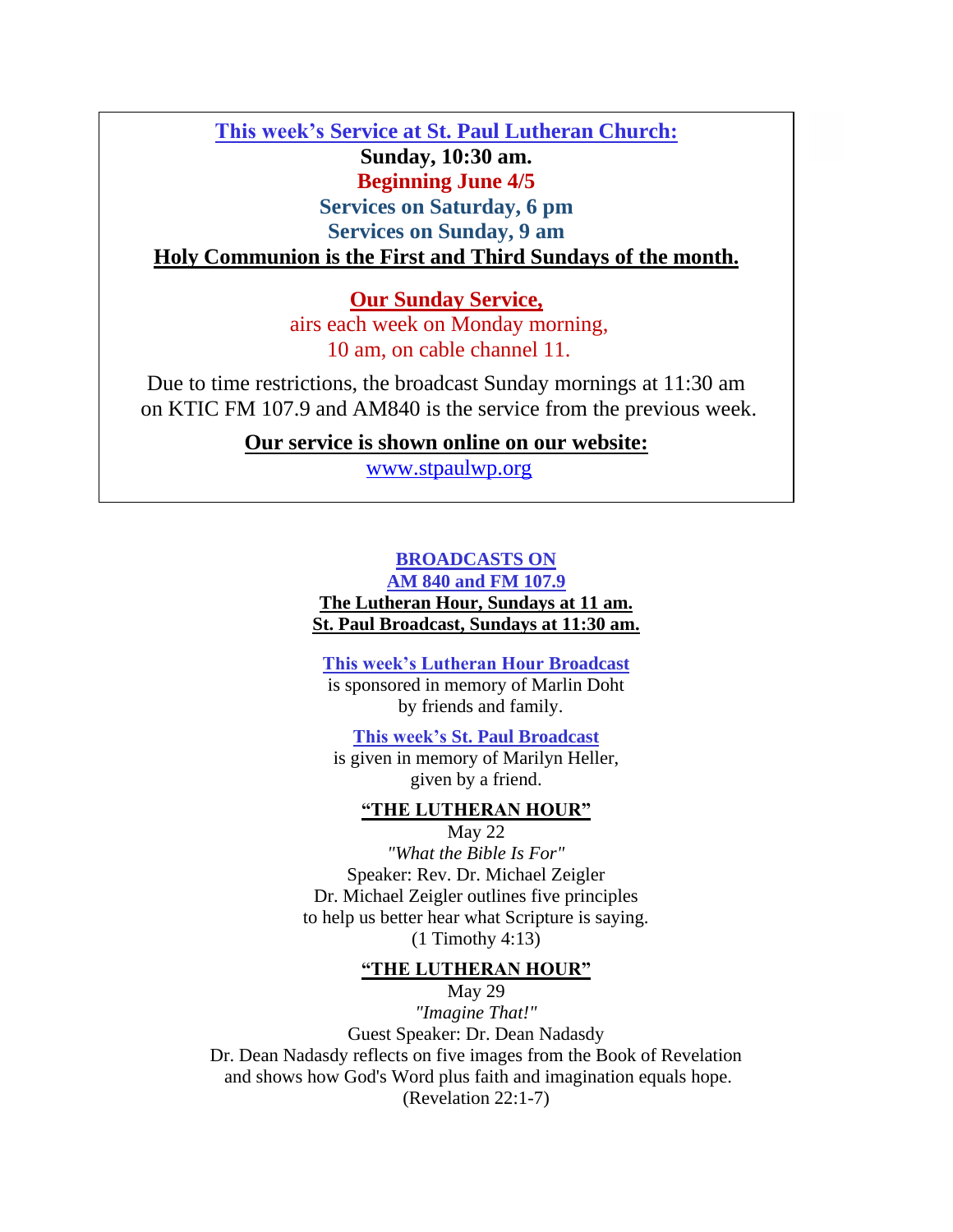#### **To Sponsor a Lutheran Hour or St. Paul radio broadcast**

Please contact the church office at 402-372-2111. Cost is \$40 per broadcast.

## **Daily Chapel: each morning at approximately 9:45 am on AM 840 and 11:50 am on FM 107.9.**  Cost is \$81 per week. Please make checks payable to Daily Chapel. Checks may be sent to St. Paul Lutheran Church office.

\*\*\*\*\*\*\*\*\*\*\*\*\*\*\*\*\*\*\*\*\*\*\*\*\*\*\*\*\*\*\*\*\*\*\*\*\*\*\*\*\*\*\*\*\*\*\*\*\*\*\*\*\*\*\*\*\*

**REGISTRATION FORMS FOR VACATION BIBLE SCHOOL** are available in the back of church, or call the church office at  $402-372-2111$ . VBS is June 6-10, 8:30 am – 11:30 am each day. Helpers are needed for Bible lessons, Crafts and serving snacks. If you can help, please sign the sheet in the back of church, or call Shay Miller at 402-380-4381. Donations of snacks are being accepted, as well as monetary donations to help cover the cost of supplies.

**St. Paul Summer Club:** May 23 through August 5. Donations of snacks are requested to help support this program. Some ideas: Goldfish crackers, animal crackers, frosted animal cookies, pudding or Jello cups, fresh fruit, Peanut Butter, Graham or any kind of Crackers, tortilla shells, etc. Questions? Contact Emily Muench at 308-380-4137.

**Help Needed:** Saturday, May 28, beginning at 8 am, to put up a fence around the parsonage yard. Thanks for your help!

**FOUND:** A camera was left here at church after the Kindergarten/8<sup>th</sup> grade graduation service. Please call the church office to identify and claim.

**MISSION CENTRAL TRIP! May 26, Ascension Day!** Rev. Dr. Dale Meier, former Lutheran Hour Speaker will give a 3 pm Bible Study, followed by a 5 pm meal and 6:30 pm Worship Service at Mission Central, Mapleton IA. A group from St. Paul Lutheran plan to attend. Meet in the church parking lot at 1 pm. If you need a ride or can drive, please contact the church office. 402-372-2111.

**Rebekah Circle** meets Wednesday, May 25, 9 am in the church basement. Topic is "Balancing Life's Challenges" in the Spring Quarterly. All women are welcome to join us.

**Miriam Circle** meets Wednesday, May 25, 7 pm, at the home of Gwen Lindberg. The topic is "Last" on page 20 of the Spring Quarterly. All women are welcome.

**Registration is open** for St. Paul Summer Club, for students entering 3 year old preschool through  $8<sup>th</sup>$  grade. Call the school at 402-372-2355 for more information.

**Sunday morning Bible Study:** 9:15 am in the church basement. Topic is the readings for the day. Beginning June 5, Bible Study will follow our 9 am worship service.

**SCHOOL CUSTODIAN NEEDED:** Call Ron Krueger, 402-380-1218, if interested.

**Red Cross Blood Drive:** Monday, June 6, 12 – 6 pm at the Nielsen Community Center. For an appointment, contact Nancy Steffen at 402-372-2180 or visit [www.redcrossblood.org.](http://www.redcrossblood.org/)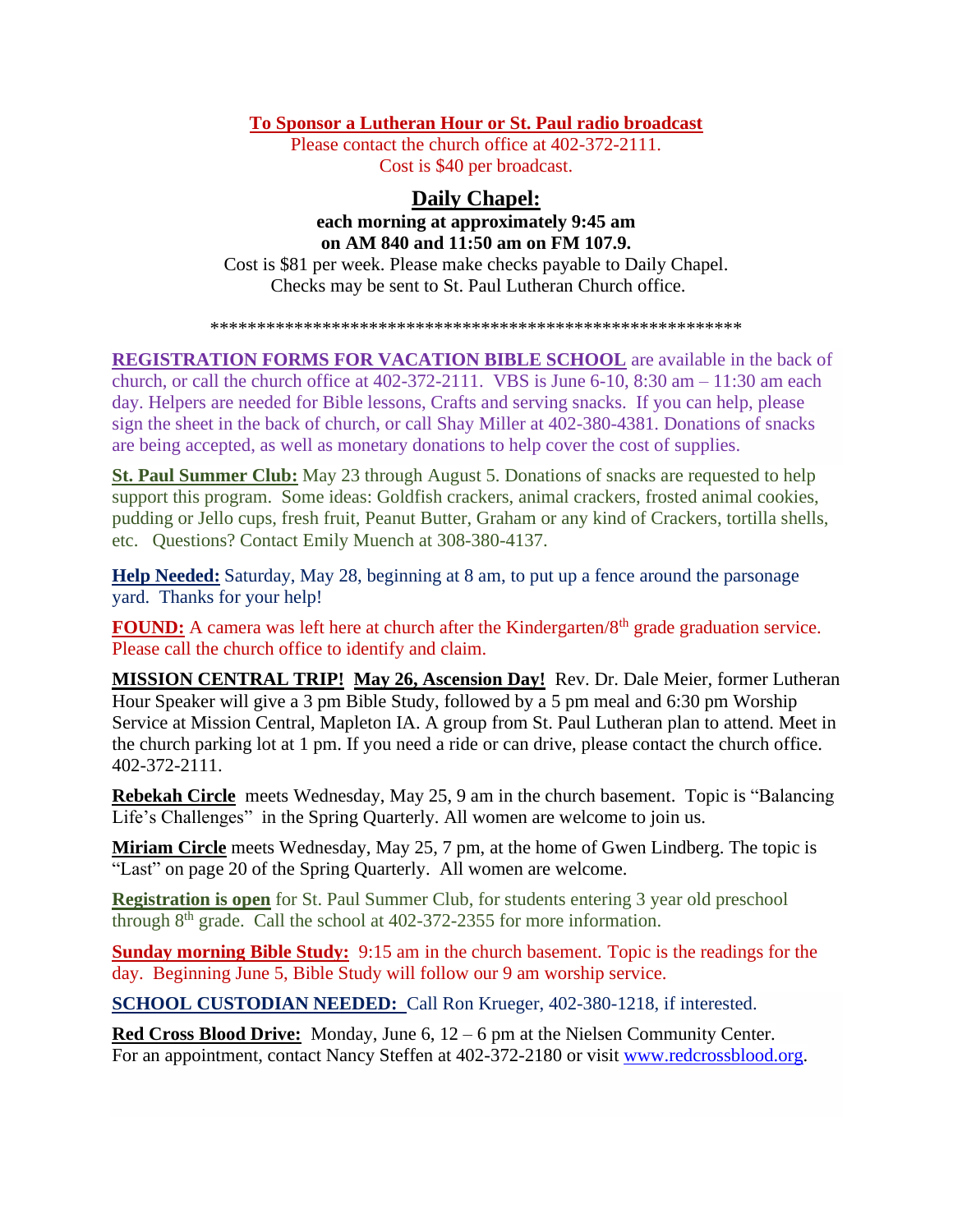**Zion St. John's Mission Fest!** June 12. Guest pastor is emeritus Pastor Jim Dahlke of Lincoln. Pastor Dahlke will preach in our 10:30 am morning service, then after lunch, he will present on the *Lutheran Heritage Foundation*, one of the best authentically Lutheran missions out there! If you're not familiar with the work of the Lutheran Heritage Foundation, you will want to come hear him. You will be amazed at the power of God's Word. Pastor Mayes.

## **VOLUNTEER OPPORTUNITY!** Jesus Our Savior Lutheran Outreach and Pre-School, Winnebago, getting a **NEW PLAYGROUND.** Can You Help?

**June 3** - Dismantling and Removal of all old structures. Work is scheduled to begin at 10 AM. Could use 6-8 people, 2-3 8 foot step ladders, and a variety of tools - wenches, screw drills, hammers, prie bars, etc.

**June 4** - Begin at 10 am. Volunteer coming with a Skid-steer Loader which we will use to level/dig out the site for the new structure. Can use 3-4 people. Helpful tools would be rakes and shovels.

**June 10 - Begin by 9 AM.** New Structure Assembly. Need 8-10 volunteers. **Number one need is a Skid-steer with a post-hole drill for June 10.** 

**June 11 -**Finish any assembly and mix/pour concrete around posts. 2-3 Wheelbarrows and garden hoes for mixing concrete. 5-6 volunteers.

contact Pastor Nathan Henschen at St. Paul's Bancroft. 605-216-9248 for questions or to offer help.

**Information on Camp Luther Summer Camps** is available on the table in back of church or from the church and school offices.

**Your help is needed!** We need a few individuals that would help clean the altar weekly (dusting, cleaning communion ware and changing paraments) and putting flowers on the altar for services. This would be for one month only during the year. To volunteer or for questions contact Joyce Suhr, Linda Meyer or Maren Reppert.

**Spring Work Weekend:** Looking for something to do with the whole family? There are many options for service at Camp Luther that will benefit your family AND camp. One of those options is to serve alongside us during our Spring Work Weekend. This year, we are extending our traditional workday into a weekend of service and fellowship. Bring your family or church group to campfire on Friday, May 27th, work on Saturday and Sunday, worship together at camp Sunday morning, and leave after breakfast on Monday, the 30th! This event is free, and we are excited to serve alongside you in God's beautiful creation. Projects available for people of all ages. Childcare will be provided for parents who are working on adult-only projects. Swim and boat launch area prep - Clean up beaches, rake, and spread sand. Spring cleaning! - self-explanatory

Treehouse Cabins - Deck repairs (railings, spindles, and stairs.) Installing trim inside the cabin. Clear trails - Clear debris and down trees from hiking trails in preparation for summer. Register here: <https://forms.gle/FeLQ7rs1WbxHBCAG9>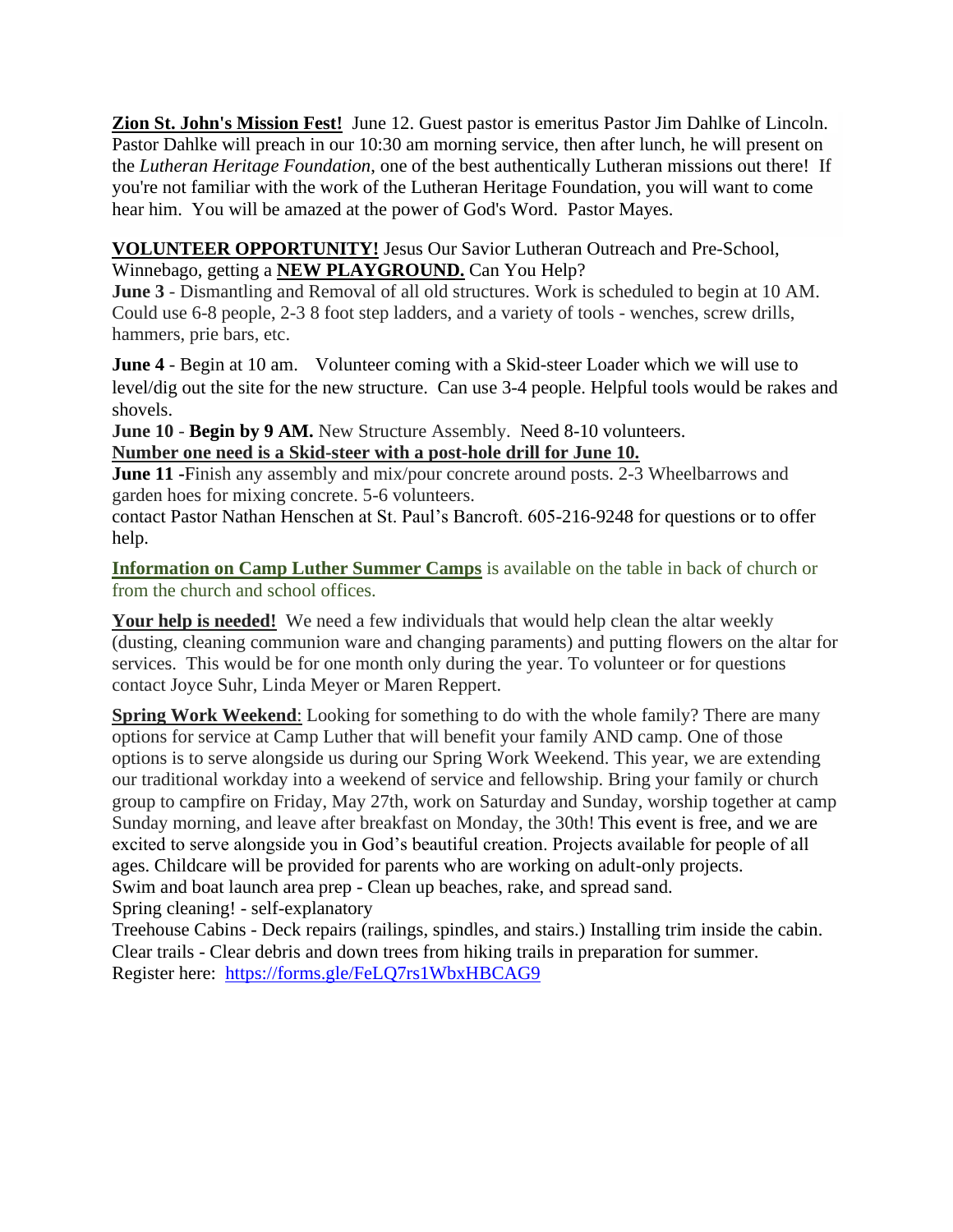# *Stewardship Corner*

Because God calls us to be stewards and equips us through the Holy Spirit, we can fulfill our responsibilities as stewards. Christian stewardship is the expression of the faith which God gives us. As we grow in faith and our relationship with Jesus, we will commit more of our time, talents, and treasures to His service. Through God's grace, we acknowledge God as the creator and owner of all things so that we can become more fruitful stewards. As stewards or caretakers of God's blessings, we are responsible and accountable for all that God entrusts to us. Through the working of the Holy Spirit, we can become trustworthy stewards.

**Use your time and talents!** Be a Lector, Video Tech, Audio Tech or Projectionist for our worship services, or serve as a Wedding Coordinator for weddings. Training is provided. Contact the church office at 372-2111.

**Missionary Support:** To financially support Jana Inglehart (Dominican Republic) or Ruth Maita(pronounced Ma-th-ia) (Puerto Rico) donations can be sent to Mission Central, 40718 Hwy E 16, Mapleton, IA 51034. Designate name in the memo line.

To support Josh Lange & family, (Asia) donations can be sent to Mission of Christ Network, PO Box 533 Concordia, MO 64020. Designate name in the memo line.

**International Mission Prayer Request:** Jacob Fraher and Lauren Fraher (son and daughter-inlaw of St. Paul members George and Carmen Fraher) along with their four children Miriam (7), Micah (4), Layla (4), and Lorelei (9 months), departed March 31, 2022, for Kenya for threemonths of volunteer service with World Gospel Mission. The Frahers will be serving at Mustard Seed House near Tenwek Hospital to provide accommodation and distinctly Christian care to ease the hardship of children's illness on impoverished families. Please pray for the Frahers and for the African families experiencing and hearing the love of Christ at Mustard Seed House. Read more about their ministry at [www.FaithAid.org.](http://www.faithaid.org/)

#### **\*\*\*\*\*\*\*\*\*\*\*\*\*\*\*\*\*\*\*\*\*\*\*\*\*\*\*\*\*\*\*\*\*\*\*\*\*\*\*\*\*\*\*\*\*\*\*\*\*\*\*\*\*\*\*\*\*\*\*\*\*\*\*\*\*\***

**It's a blessing** to be able to watch the service online, on our website and You Tube. Offerings are used to help make this online service possible and to continue the work of the church and school. If you cannot worship in person, please continue to give your tithes and offerings, that we can continue the work of spreading the Good News of the Gospel. Offerings can be mailed to St. Paul Lutheran Church, 434 N. Lincoln St., West Point, NE 68788. dropped off in the mailbox at the south door of the church, or use "*Simply Giving".* Thank You.

*"SIMPLY GIVING":* your offerings go directly from your bank account to our St. Paul Lutheran Church and School account. Please call the church office to set this up. Have your bank account number and routing number when you call. Your donations can be given weekly, monthly, or bi-monthly, and you will receive a giving statement.

## **BECOME A TUITION ANGEL**

The Tuition Angel program gathers funds to help parents who desire a Christian education for their children, but struggle to afford it. You can help a family with all or some of their tuition costs. Though tuition rates are below the actual cost to educate a student, for many middle and low income families, that amount is out of reach. You can help with a one time donation, or monthly donation in whatever amount you choose. Please call the school office at 372-2355 to learn more.